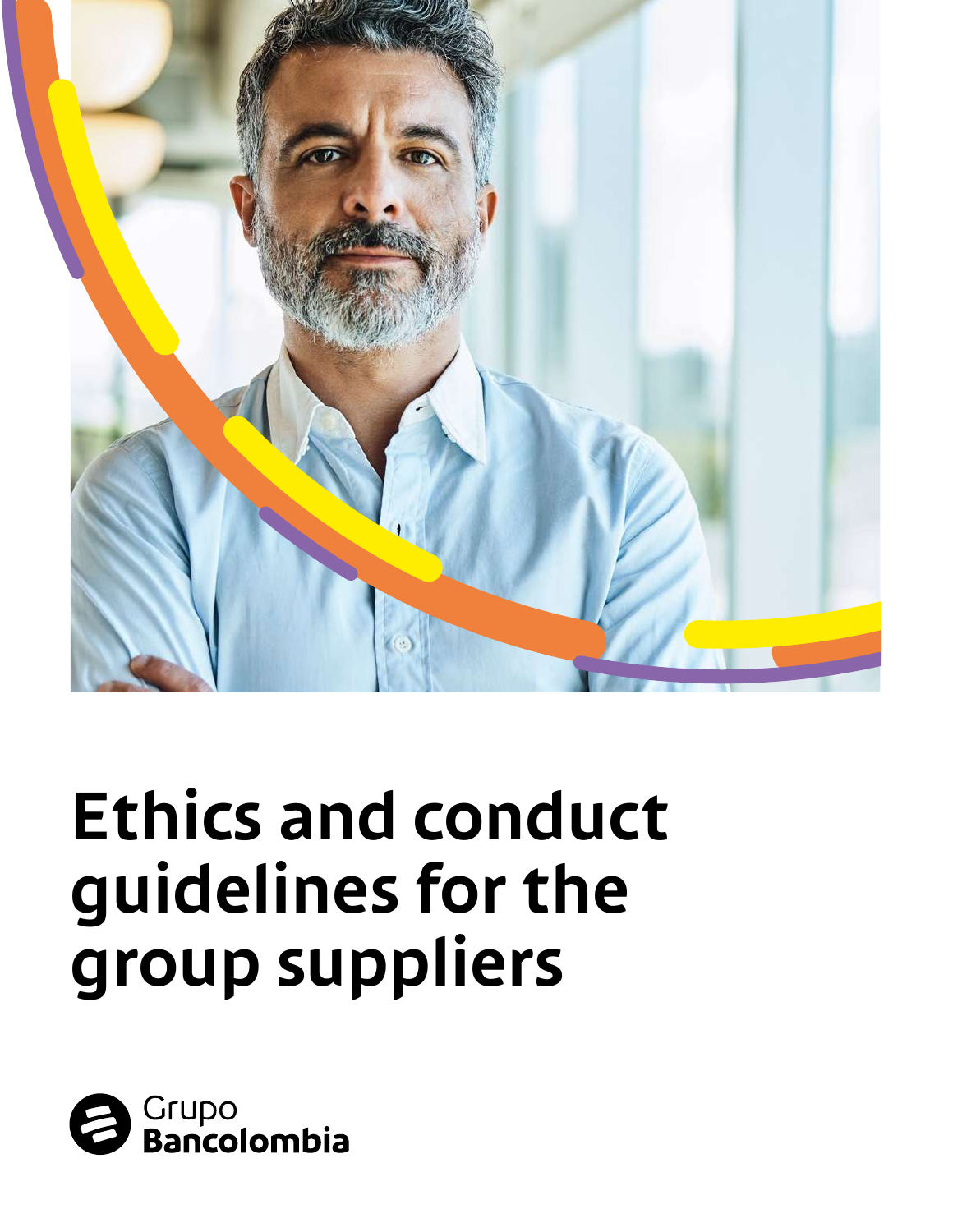#### **Introduction**

Our organizational culture and ethical standards have always been the foundation of the relationships with our stakeholders, guiding our decision-making processes and supporting the creation, development, promotion, and performance of businesses in all regions where we operate.

To Bancolombia Group, our suppliers are the main pillars of our present and future operations. They leverage our business through everyday actions aligned to our behaviors, promoting a sustainable operation, and ensuring a solid long-term reputation.

To achieve the above, we have defined these guidelines in ethics and good conduct for suppliers, which must be known and accepted by our business partners as a complement to the applicable rules and clauses defined in each of the contracts we entered.

#### **Scope and Compliance**

These guidelines apply to Bancolombia Group suppliers, whether natural or legal persons, who supply goods and services, and to their collaborators and contractors who provide goods or services for the Group.

Suppliers must be able to demonstrate compliance with these guidelines. Bancolombia Group may carry out verification actions directly or through third parties and in the event of non-compliance, agree on improvement actions and impose sanctions.

#### **1. Integrity in its actions**

- *-* Acting always within the principles of ethics, integrity, honesty, transparency, and respect of the rules.
- *-* The end does not justify the means; in our decisionmaking processes, respect for the law, ethical behavior, and integrity must prevail over commercial results.

#### **2. Respect for human rights**

- *-* Being committed to respect and promotion of Human Rights, is a basic prerogative to seek and ensure the dignity, equality, and development among individuals.
- *-* Rejecting any form of illegal or abusive employment and any other violation of human rights, such as discriminatory acts, workplace and sexual harassment, disrespect, and physical or psychological mistreatment or abuse.

*-* Fostering relationships based on respect for human dignity, and strictly comply with applicable labor laws related to hiring processes and collaborators safety, health, and well-being at work.

#### **3. Zero tolerance for fraud, corruption, money laundering and terrorist financing**

- *-* Not accepting acts of fraud, corruption, money laundering, and terrorist financing and, preventing the supplier' s operations from being used directly or indirectly to carry out illegal activities or giving to them the appearance of legality.
- *-* Creating appropriate and well-balanced mechanisms to prevent, identify and manage the risks related to fraud, corruption, money laundering, and terrorist financing, considering the nature and size of their companies.
- *-* Reporting to the Bancolombia Group through the Ethics Line of each country, any suspicions they may have regarding fraud, corruption, money laundering, and terrorist financing involving the operations or activities of the Group.
- *-* Complying with fiscal and tax duties in accordance with applicable regulations.

#### **4. Sustainability**

*-* Complying with the environmental standards established in the country of operation and being committed to the environmental care.

#### **5. Healthy and free competition**

*-* To respect healthy and free competition without engaging in anti-competitive practices, such as agreements that limit or restrict free competition, abuse of the dominant position, and acts that restrict competitors.

#### **6. Identification and management of potential conflicts of interest**

We are aware that conflicts of interest are inherent to human nature, and we recognize that their existence is not in itself reprehensible. However, at the Bancolombia Group, we understand that acting in a conflict-of-interest situation without being disclosed and properly managed can lead to inappropriate behavior. Hence, we demand from our suppliers:

*-* To act with the utmost prudence and identify and notify the Bancolombia Group when you face a real or apparent conflict of interest while providing your services or

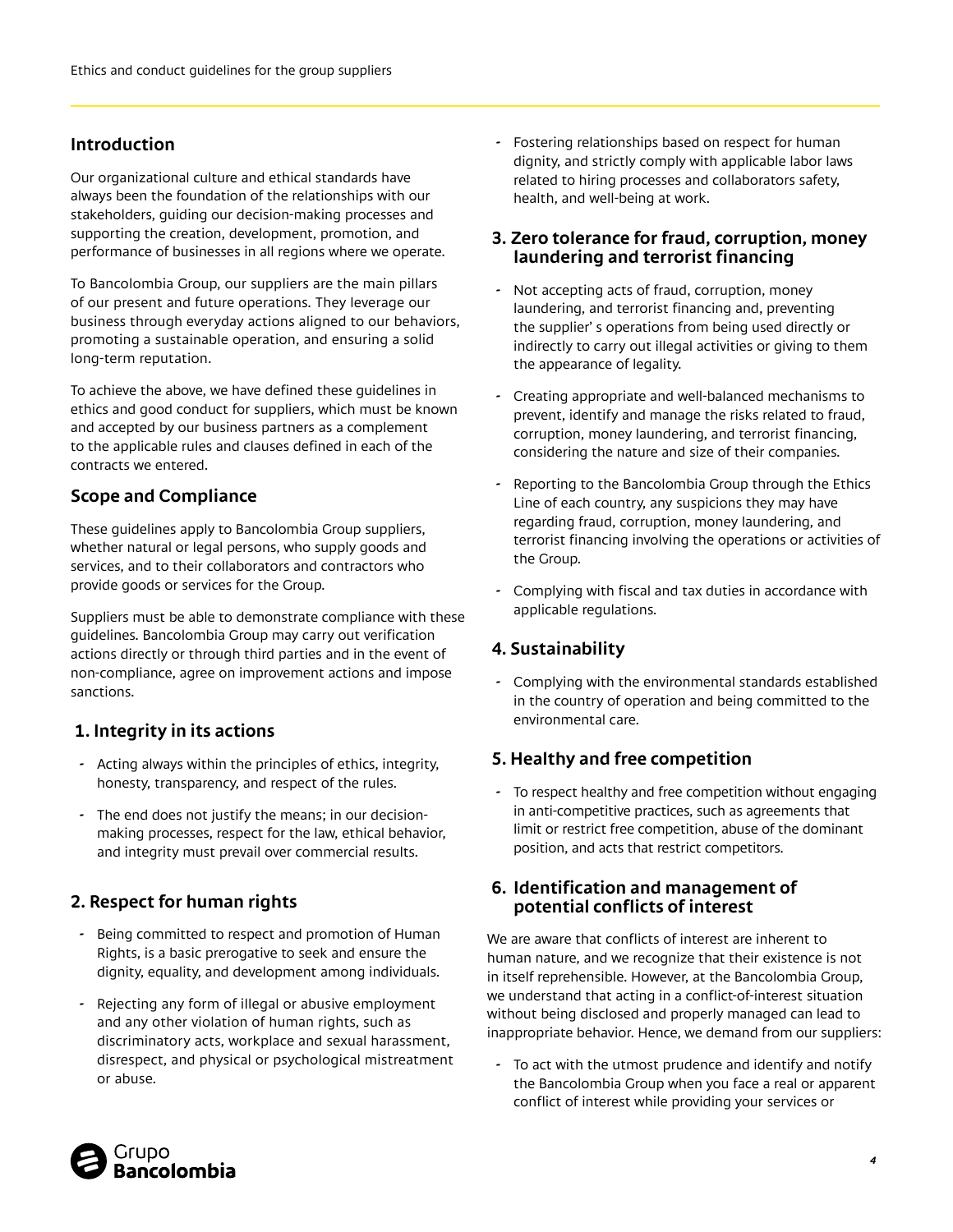delivering products to the Group.

*-* To have processes for managing conflicts of interest and disclose to the Group entity for which the service or product is delivered the potential conflicts of interest that directly involve it or its collaborators or shareholders, to be reviewed and managed. The disclosure to the Bancolombia Group must be made through the supply chain department, from the preliminary stage to the contracting phase, and immediately, if they arise during the management as a supplier.

#### **7. Granting of gifts and invitations to group collaborators**

At the Bancolombia Group, we understand that receiving gifts and invitations as a courtesy or symbolic show of gratitude is a common practice in the business world.

However, when gifts or invitations are recurring or excessive or are made to influence decision-making improperly, this practice can generate an apparent or actual conflict of interest, becoming inappropriate, and in some instances, illegal. Our suppliers must:

- *-* Refrain from giving gifts or invitations directly or through an intermediary person to the collaborators of the Bancolombia Group that affect or appear to affect their objectivity, impartiality, and independence.
- *-* If a supplier decides to give a gift to one of Bancolombia Group collaborators, he must consider the following:
	- *• Under no circumstances should they give presents to the Bancolombia Group collaborators in cash.*
	- *• Gifts must not exceed the equivalent of two hundred US dollars (US\$ 200), individually or accumulated in the calendar year.*
	- *• In the case of invitations to events of an academic nature, knowledge transfer, or that generate technical value, they should address it to the entity and not to a specific team member. The entity will evaluate it to determine its viability and define the team member who must attend.*

#### **8. Confidentiality and protection of information**

*-* Our suppliers must understand that the information of the Group companies regarding their activities, their clients, their shareholders, and other third parties to which they have access due to the service they provide is confidential and reserved.

*-* Using information following what is strictly stipulated in the contract entered into with Bancolombia Group, always respecting the information holders and strictly complying with the confidentiality agreements contractually agreed upon, as well as the personal data and information protection regulations.

#### **9. Ethic Line**

- *-* To allow its collaborators to make complaints to the Group, through the channel provided for that purpose (the "Ethics Line"), any breach of these guidelines or any incorrect act related to the provision of the service or product delivery, without resulting in retaliation.
- *-* To inform about the complaints channel among its collaborators and subcontractors assigned to the Group's service, using the materials that the Group makes available to them.

I attest and verify that my company and collaborators who work in it will act under the ethics and conduct guidelines presented by Bancolombia Group in this document during the provision of services or the delivery of products.

**Signature of Legal Entity**

#### **Legal Representative Signature**

Tax ID number: NIT

Company:

**Signature of a natural person**

**Signature**

Name:

Number of personal identification: